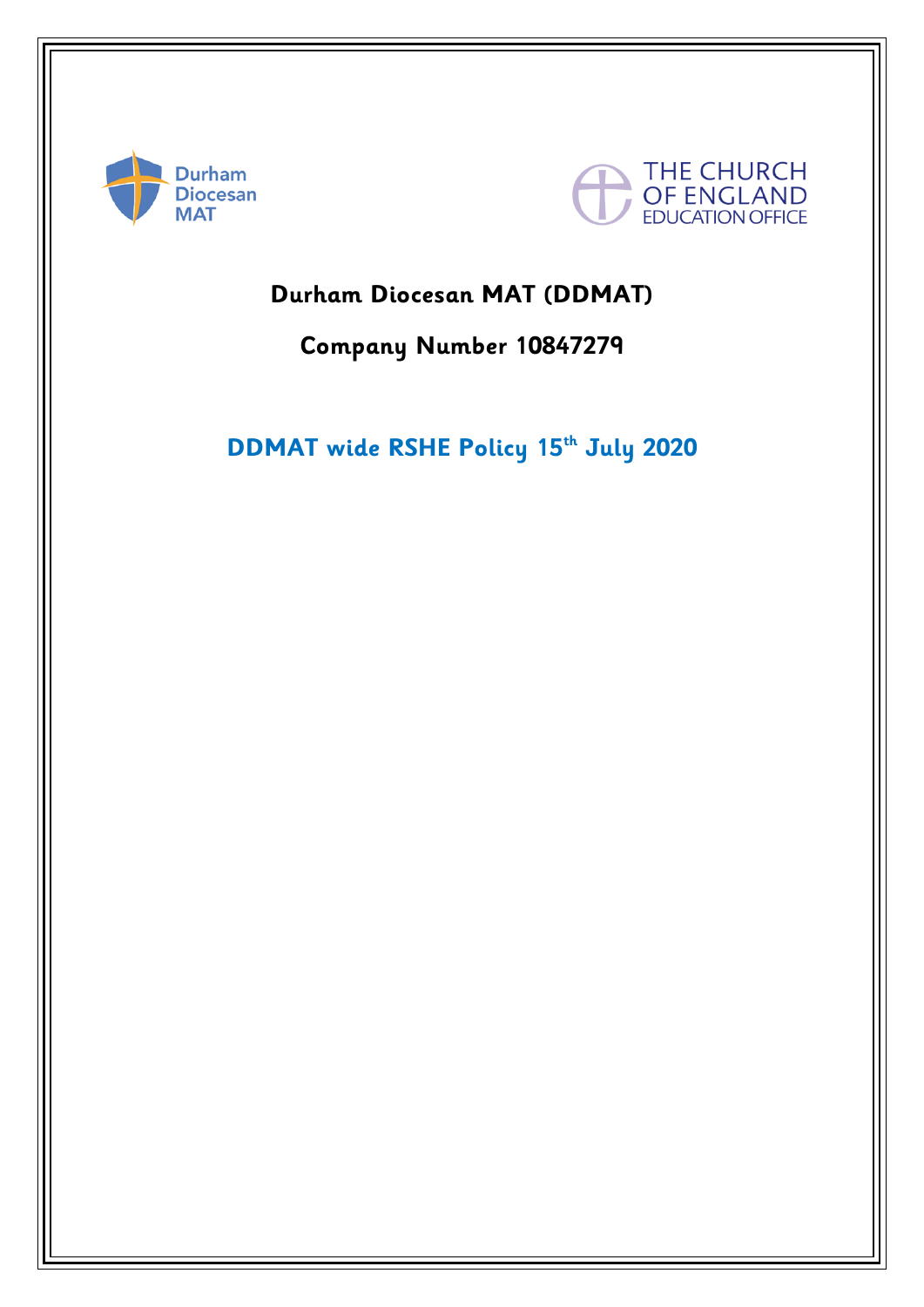

- age appropriate and evidence based relationships, sex and health curriculum for all of our pupils. This policy sets out the framework for our relationships, sex and health curriculum providing clarity on how it is informed and delivered, In developing this policy we have followed the principles in the Church of England Charter for faith sensitive and inclusive relationships education, relationships and sex education (RSE) and health education (RSHE) (Appendix 1)
- **2.** The school is committed to making reasonable adjustments wherever possible to promote accessibility and inclusivity of the curriculum. The school understands that pupils with SEND or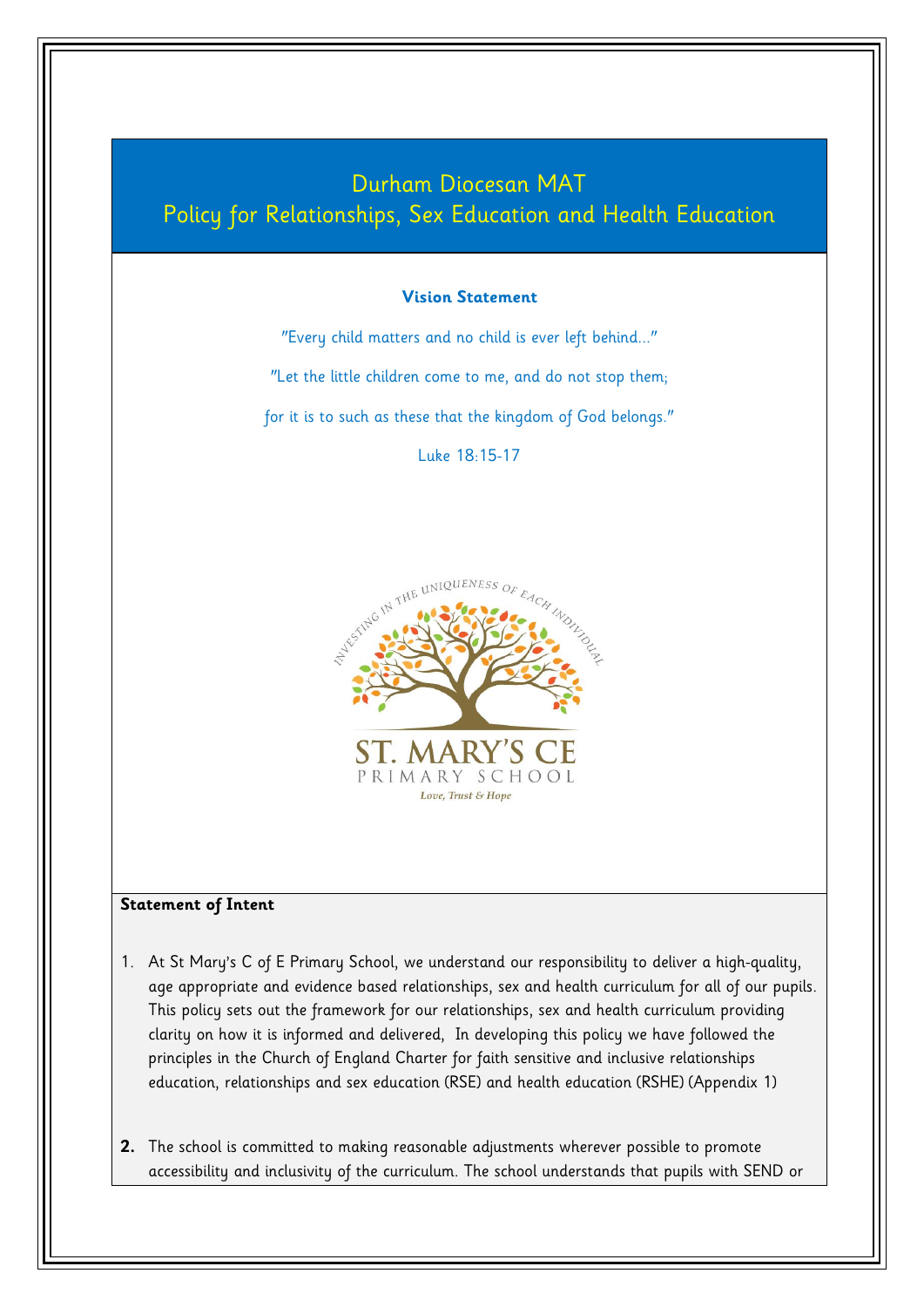other needs (such as those with social, emotional or mental health needs) are entitled to learn about relationships, sex and health education and the programme will be designed to be inclusive of all pupils.

# **Legal Framework**

- 3. This policy has been developed with regard to legislation and statutory guidance including, but not limited to, the following:-
- Section 80A of the Education Act 2002
- Children and Social Work Act 2017
- The Relationships Education, Relationships and Sex Education and Health Education (England) Regulations 2019
- Equality Act 2010
- DfE (2019) 'Relationships, Education, Relationships and Sex Education (RSE) and Health Education'
- DfE (2013) 'Science programmes of study: key stages 1 and 2'
- 4. This policy works in conjunction with the following policies:
- **•** Safeguarding
- Behaviour
- SEND
- Equal Opportunities
- Anti-bullying
- Mental Health and Well-being
- Pupil Confidentiality
- Inclusion
- Social, Moral and Cultural
- Spirituality

# 5. **Definitions**

For the purposes of this policy **"Relationships and sex education"** is defined as teaching pupils about healthy, respectful relationships, focusing on family and friendships, in all contexts, including online, as well as developing an understanding of human sexuality.

For the purpose of this policy **"Health education"** is defined as teaching pupils about physical health and mental wellbeing, focusing on recognising the link between the two and being able to make healthy lifestyle choices.

# **6. Roles and Responsibilities**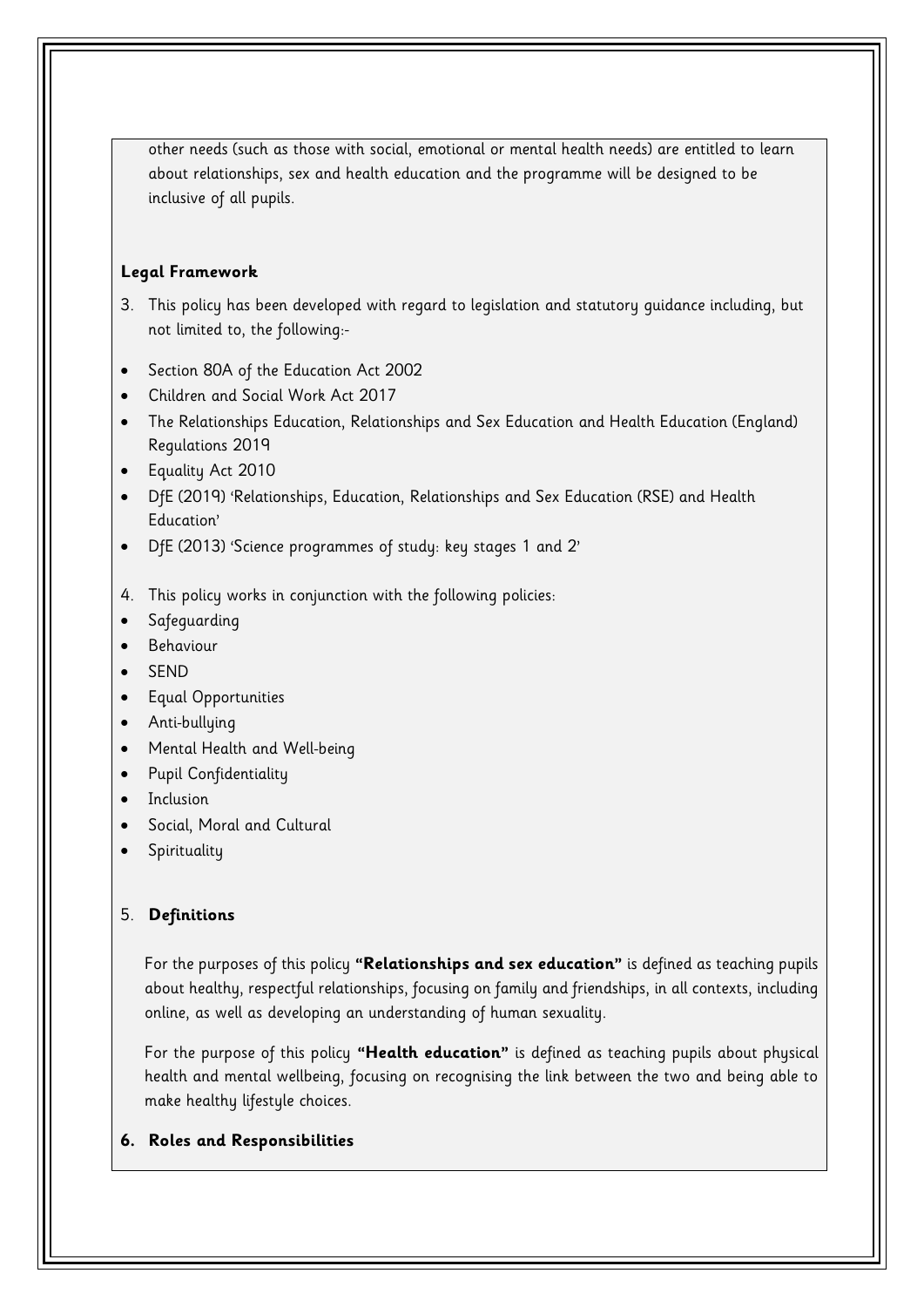## 6.1 The Academy Council is responsible for:

- Ensuring all pupils make progress in achieving the expected educational outcomes.
- Ensuring the curriculum is well led, effectively managed and well planned.
- Evaluating the quality of provision through regular and effective self-evaluation.
- Ensuring teaching is delivered in ways that are accessible to all pupils with SEND.
- Providing clear information for parents and carers on subject content and their rights to request that their children are withdrawn.
- Making sure the subjects are resourced, staffed and timetabled in a way that ensures the school can fulfil its legal obligations.
- Ensuring the religious ethos of the school is maintained and developed through the subjects.

6.2 The Head teacher is responsible for:

- The overall implementation of this policy.
- Ensuring staff are suitably trained to deliver the subjects.
- Ensuring that parents and carers are fully informed of this policy.
- Reviewing requests from parents and carers to withdraw their children from the subjects.
- Discussing requests for withdrawal with parents.
- Organising alternative education for pupils, where necessary, that is appropriate and purposeful.
- Reporting to the governing board on the effectiveness of this policy.
- Reviewing this policy on an annual basis.

6.3 The relationships, sex and health education subject leader is responsible for:

- Overseeing the delivery of the subjects.
- Ensuring the subjects are age-appropriate and high-quality.
- Ensuring teachers are provided with adequate resources to support teaching of the subjects.
- Ensuring the school meets its statutory requirements in relation to the relationships, [sex] and health curriculum.
- Ensuring the relationships, [sex] and health curriculum is inclusive and accessible for all pupils.
- Working with other subject leaders to ensure the relationships, [sex] and health curriculum complements, but does not duplicate, the content covered in the national curriculum.
- Monitoring and evaluating the effectiveness of the subjects and providing reports to the headteacher.

6.4 The appropriate teachers are responsible for:

- Delivering a high-quality and age-appropriate relationships, [sex] and health curriculum in line with statutory requirements.
- Using a variety of teaching methods and resources to provide an engaging curriculum that meets the needs of all pupils.
- Ensuring they do not express personal views or beliefs when delivering the programme.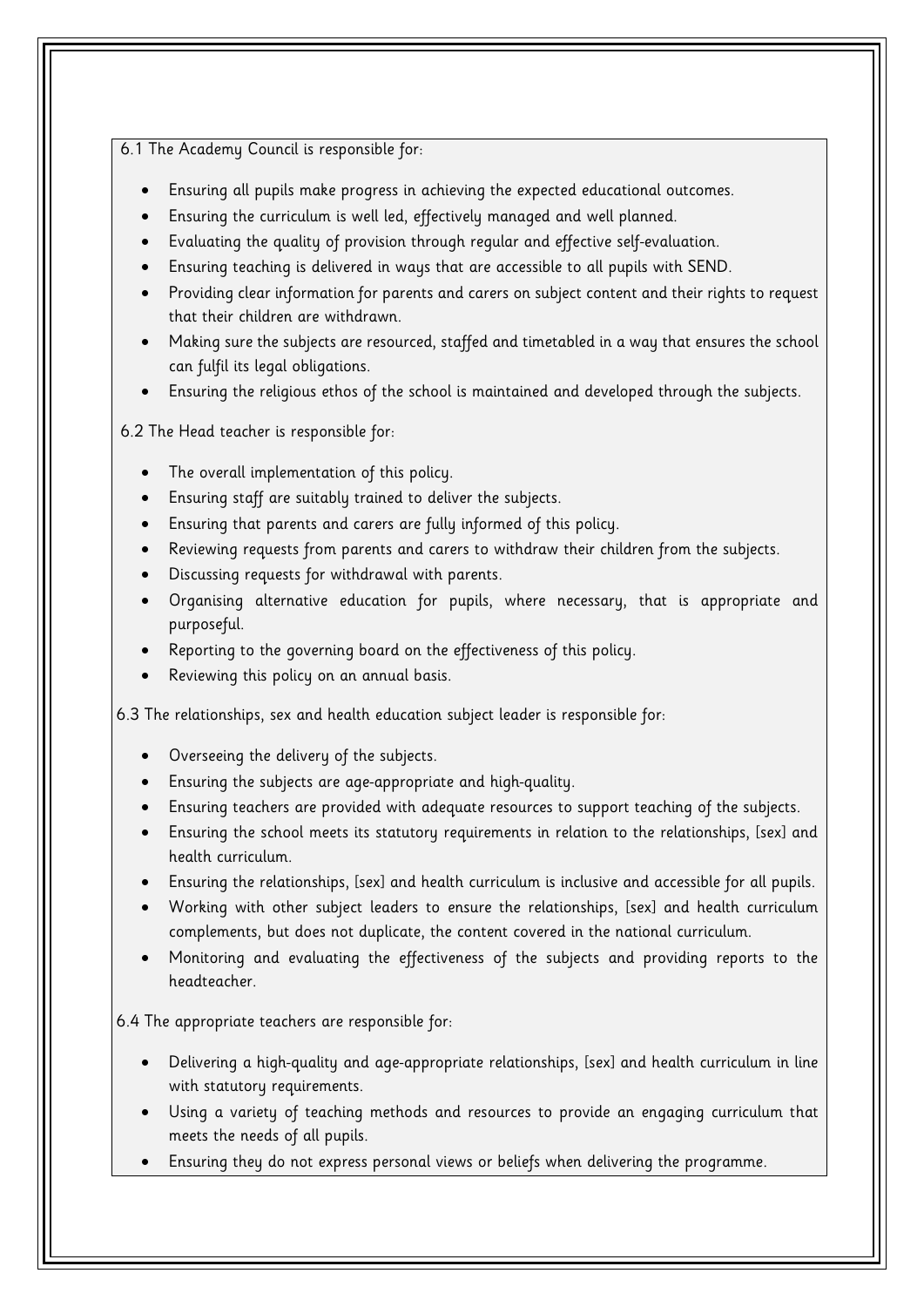- Modelling positive attitudes to relationships, [sex] and health education.
- Responding to any safeguarding concerns in line with the Child Protection and Safeguarding Policy.
- Acting in accordance with planning, monitoring and assessment requirements for the subjects.
- Liaising with the SENCO to identify and respond to individual needs of pupils with SEND.
- Liaising with the School Nurse, where appropriate, to support the delivery of the curriculum.
- Working with the relationships, [sex] and health education subject leader to evaluate the quality of provision.
- 6.5 In line with  $6.4$ , the teachers who will be delivering relationships, [sex] and health education are outlined below:

| Name                         | Job title            |
|------------------------------|----------------------|
| Mrs Mc Phail and Mrs Tweddle | Year5 and 6 Teacher  |
| Ms Heaney                    | Year 3 and 4 Teacher |
| Ms Saunderson-Darkes         | Year 1 and 2 Teacher |
| Miss Barwick and Mrs Morris  | Reception Teacher    |
| Miss Daley                   | Nursery Teacher      |

6.6 The SENCO is responsible for:

- Advising teaching staff how best to identify and support pupils' individual needs.
- Advising staff on the use of TAs in order to meet pupils' individual needs.
- Determining interventions and accessibility to the correct intervention.

# **7. Curriculum organisation**

7.1 At St Mary's C of E Aided Primary School, we have designed an aspirational curriculum with pupils' learning at the centre. We do not tolerate discrimination of any kind and our curriculum celebrates the diverse nature of our society, enabling pupils to embrace the world around them encouraging adherence with the fundamental British values. It also promotes the spiritual, moral, social, cultural, mental and physical development of pupils at our school and of society through our core Christian Values of: Love, Trust and Hope.

7.1 The delivery of the relationships education and health education coincide with one another and will be delivered as part of the school's PSHE curriculum.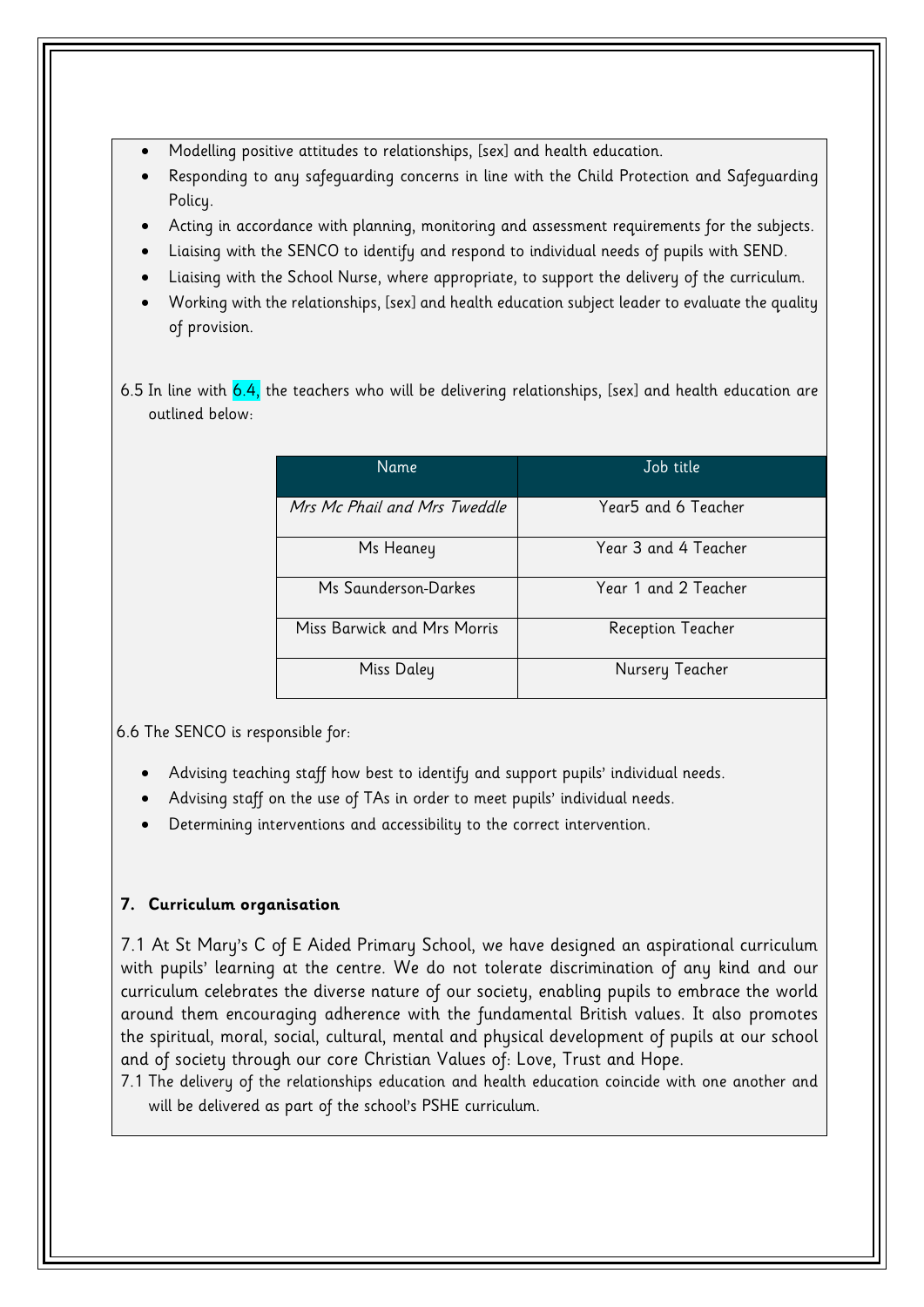- 7.2 The relationships and health curriculum has been organised in line with the statutory requirements outlined in the DfE (2019) 'Relationships, Education, Relationships and Sex Education (RSE) and Health Education' guidance
- 7.3 The relationships and health curriculum takes into account the views of teachers, pupils and parents. We are dedicated to ensuring our curriculum meets the needs of the whole-school community.
- 7.4 The relationships and health curriculum is informed by issues in the school and wider community to ensure it is tailored to pupil's wider needs and we have consulted with parents, pupils and staff on the development of this policy in line with section 12 of this policy.
- 7.5 Any parent, teacher or pupil wishing to provide feedback about the curriculum can do so at any time during the academic year by contacting the Head Teacher.
- 7.6 When organising the curriculum the religious backgrounds of all pupils will be considered, so that the topics that are covered are taught appropriately.
- 7.7 An overview of Relationships Education and what pupils will know by the end of primary school is at Appendix 2. An overview of Health Education and what pupils will know by the end of primary school is at Appendix 3.
- 7.8 The school is free to determine within the statutory curriculum content outlined in Appendix 2 what pupils are taught during each year group and the school always considers the age and development of pupils when deciding what will be taught in each year group. A summary of the content that will be taught during each Year Group is outlined at Appendix 4.

# **8. Sex Education**

8.1 The DfE recommends that all primary schools should have a sex education programme in place. This should be tailored to the age, and physical and emotional maturity of pupils, and should ensure that boys and girls are prepared for the changes that adolescence brings, drawing on knowledge of the human life cycle.

8.2 All pupils must be taught the aspects of sex education outlined in the primary science curriculum – this includes teaching about the main external parts of the human body, how it changes as it grows from birth to old age, including puberty, and the reproductive process in some plants and animals.

8.3 At our school, we teach pupils sex education beyond what is required of the science curriculum.

8.4 Parents and carers are consulted on the organisation and delivery of our sex education curriculum in accordance with section 6 and section 12 of this policy and are given the opportunity to feedback on what should be taught through sex education.

8.5 8.5 The age and development of pupils is always considered when delivering sex education. A baseline of pupils' knowledge and understanding will be undertaken prior to teaching sex education units.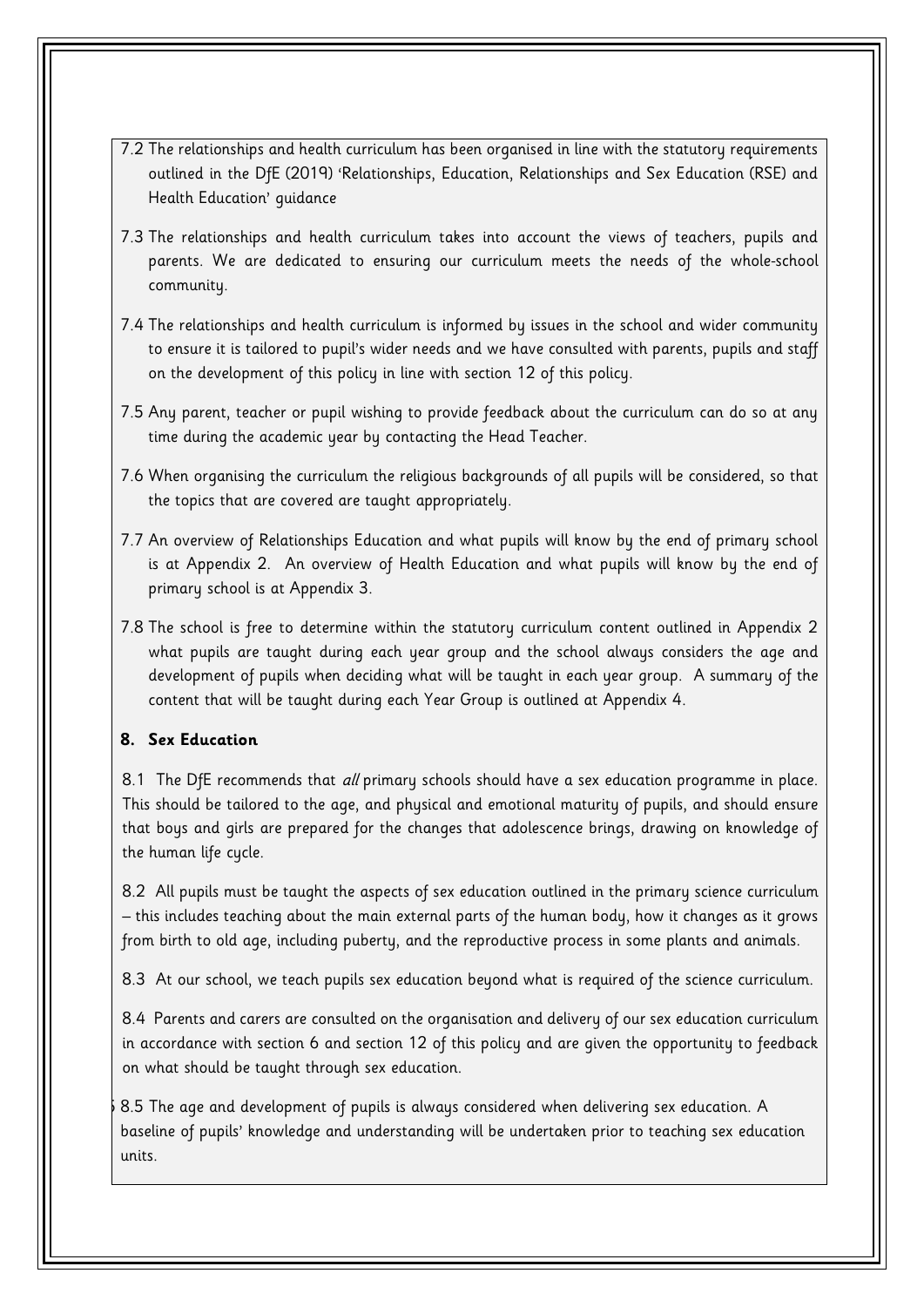8.6 A summary of the content that is currently taught during each Year Group is outlined at Appendix 5.

# **9. Resources and Delivery of Curriculum**

9.1 We will teach the curriculum to reflect the requirements set out in law, particularly the Equalities Act 2010, so that pupils understand what the law does, and does not, allow, and the wider implications of decisions they make.

9.2 At the point we consider it appropriate to teach pupils about LGBTQ+, we will ensure that this content is fully integrated into the relationships, sex and health curriculum, rather than delivered as a stand alone lesson.

9.3 Pupils will be taught about LGBTQ+ from Early Years onwards and formally in Upper Key Stage 2; however we will always consider the development and maturity of pupils before teaching this topic.

9.4 Teachers will ensure that pupils' views are listened to and will encourage them to ask questions and engage in discussion. Teachers will answer questions sensitively, honestly and appropriately to the pupil's age.

9.5 The schools ensures that all teaching resources and materials are appropriate for the age and maturity of pupils, their religious backgrounds and sensitive to their needs.

9.6 We consult with parents, and at all points of delivery of this programme will provide examples of the resources that we plan to use as we want to reassure parents and carers and enable them to continue the conversations started in class at home.

9.7 Inappropriate videos, images etc will not be used and resources will be selected with sensitivity given to the age, developmental stage and cultural background of pupils.

9.8 Any resources or materials used to support learning will be formally assessed by the relationships, sex and health education subject leader before use to ensure they are appropriate for the age and maturity of pupils.

# **10. External Partners**

10.1 External partners may be invited to assist from time to time with the delivery of this programme and will be required to comply with this policy. The school will ensure that the teaching delivered by the external partner fits with the planned curriculum and this policy. The use of external partners is to enhance curriculum rather than as a replacement for the teachers delivering the curriculum.

10.2 Before delivery of the session the school will discuss the partner's lesson plan and any materials the partner intends to use and ensure that the content is age appropriate for the pupils and meets pupil's needs.

10.3 The school will ensure any external partner complies with the Child Protection and Safeguarding Policy.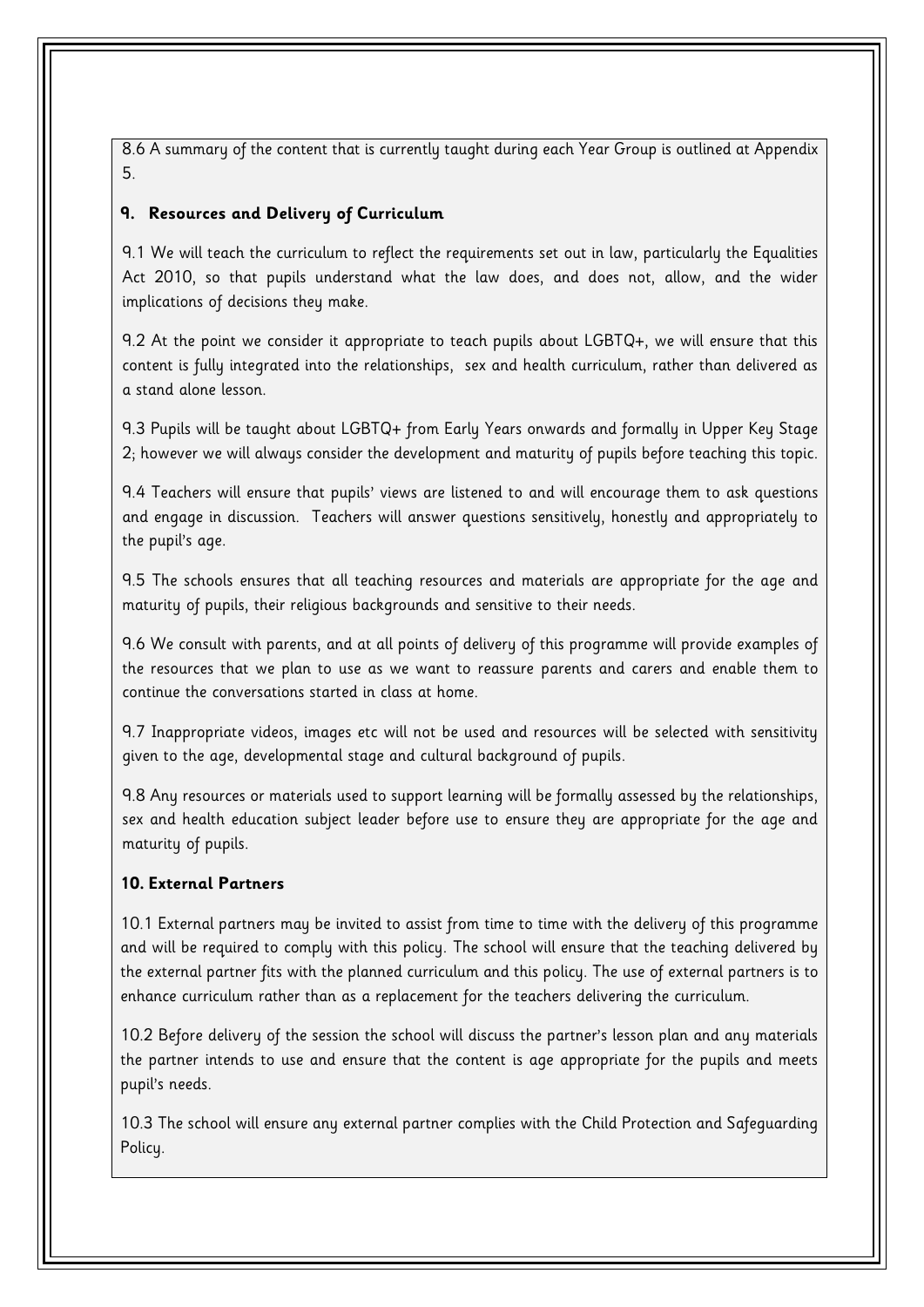## **11. Links with other curriculum areas**

The school seeks to draw links between Relationships, sex and health education and other curriculum subjects wherever possible. Relationships, sex and health education will be linked to the following subjects in particular:-

- Science pupils learn about the main external parts of the body and changes to the body as it grows from birth to old age, including puberty.
- Computing and ICT pupils learn about e-safety, including how to use technology safely, responsibly, respectfully and securely, how to keep personal information private and how to access help and support.
- PE pupils explore various physical activities, are physically active for sustained periods of time, engage in competitive sport and understand how exercise can lead to healthier lifestyles.
- Citizenship pupils learn about the requirements of the law, their responsibilities and the possible consequences of their actions.
- PSHE pupils learn about respect and difference, values and characteristics of individuals, in the local context and wider community

## **12. Consultation with parents and carers and carers**

12.1 We understand the important role parents and carers and carers play in enhancing their children's understanding of relationships, sex and health. We also understand how important parents' views are in shaping the curriculum.

12.2 The school works closely with parents and carers by establishing open communication. Due to the current circumstances regarding COVID-19, all parents and carers and carers will be consulted in the development and delivery of the curriculum via email and/or letter asking for comments.

12.3 Parents and carers are carers are provided with the following information via our school, and DDMAT, websites:

- The content of the relationships, sex and health curriculum
- The delivery of the relationships, sex and health curriculum, including what is taught in each year group
- The legalities surrounding withdrawing their child from the subjects
- The resources that will be used to support the curriculum

# **13. Right to withdraw from sex education (See appendix 5)**

**13.1 Relationships and health education are statutory in primary school and parents and carers do not have the right to withdraw their child from these subjects.**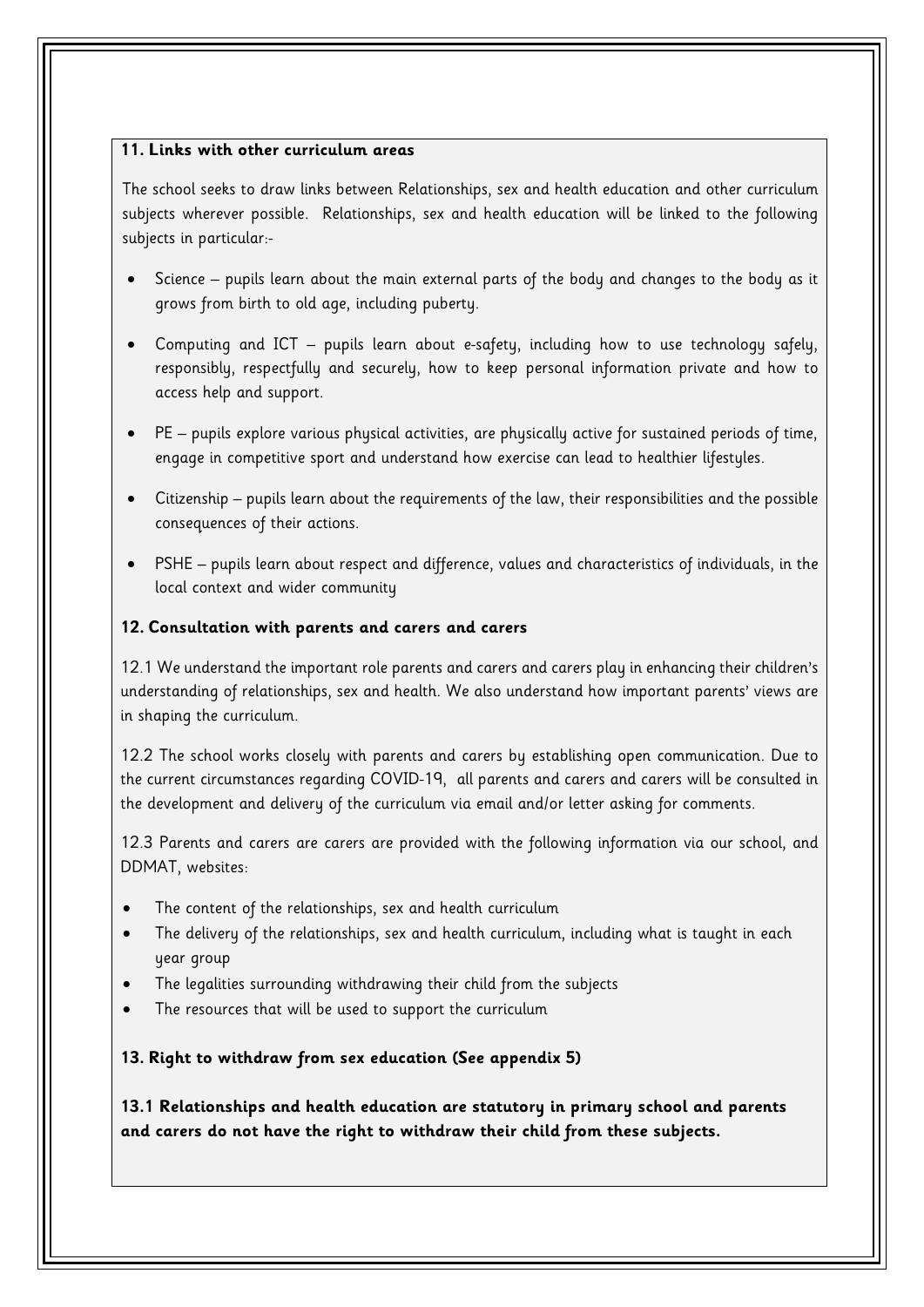**13.2 Information will be sent to parents, prior to teaching a unit on sex education, to outline the content to be covered, signpost resources for parents and carers and to provide information on the parent /carer's right to withdraw**.

**13.3 Parents and carers have the right to request that their child be withdrawn from some or all of sex education delivered (other than what must be taught as part of the statutory science curriculum). The head teacher will discuss the request with parents and carers and, as appropriate, with the child to ensure that their wishes are understood and to clarify the nature and purpose of the curriculum. The headteacher will document this process to ensure a record is kept.** 

**13.4 head teacher may discuss with parents and carers the benefits of receiving this important education and any detrimental effects that withdrawal might have on the child. This includes social and emotional effects of being excluded, as well as the likelihood of the child hearing their peers' version of what was said in the classes, rather than what was directly said by the teacher** 

**13.5 Once those discussions have taken place, the Headteacher will respect the parents' request to withdraw the child except where in respect of content that must be taught as part of the science curriculum. (Please see request form in Appendix 5)**

**13.6 This process is the same for pupils with SEND. However there may be exceptional circumstances where the head teacher may want to take a pupil's specific needs arising from their SEND into account when making this decision.** 

**13.7 The head teacher will not grant a request to withdraw a pupil from any sex education delivered as part of the science curriculum.** 

**13.8 If a pupil is withdrawn from sex education, the pupil will receive appropriate, purposeful education during the period of withdrawal.** 

**13.9 Where there is shared parental responsibility, both parties should, where possible, reach a shared agreement to request that their child is withdrawn from sex education.**

# **14. Staff training**

14.1 All staff members will receive appropriate training to ensure they are up-to-date with the relationship, sex and health education programme and any associated issues.

14.2 Members of staff responsible for teaching the subjects will undergo further training to ensure they are fully equipped to teach the subjects effectively.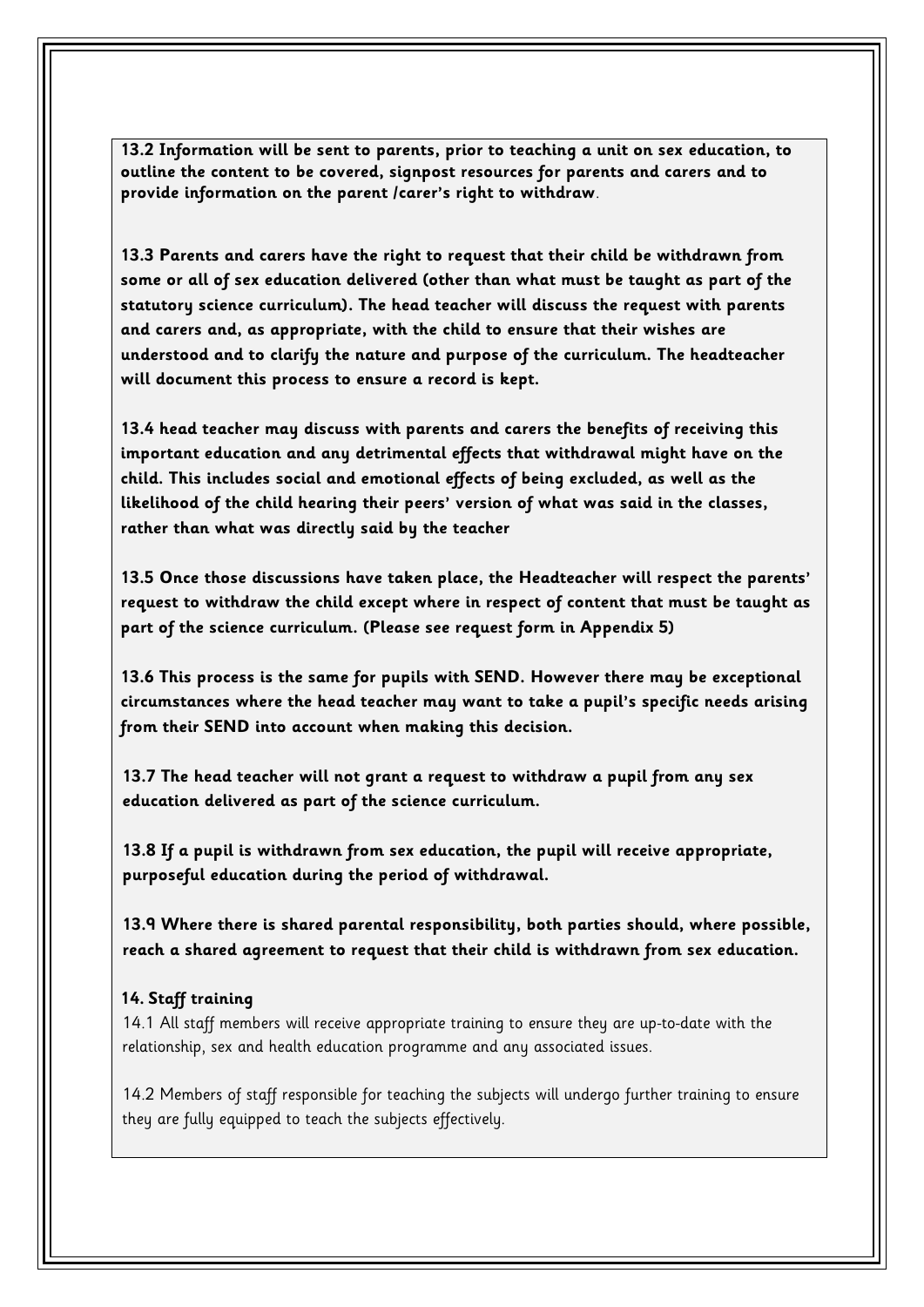14.3 Training of staff will also be scheduled around any updated guidance on the programme and any new developments.

# **15. Bullying and Confidentiality**

15.1 The school has a zero tolerance approach to bullying. Any bullying incidents arising out of the relationships, sex and health education, such as those relating to sexual orientation, will be dealt with as seriously as any other bullying incidents in school in accordance with the Behaviour Policy.

15.2 Confidentiality within the classroom is an important aspect of relationships, sex and health education and teachers should respect the confidentiality of pupils as far as possible. Pupils will be informed of the duty of confidentiality and will be made aware of what action may be taken if they choose to report a concern or make a disclosure.

15.3 If a teacher has any suspicion of inappropriate behaviour or potential abuse, or if any reports are made during lessons as a result of the content of the curriculum this will be reported to the Designated Safeguarding Lead and this will be dealt with in line with the Child Protection and Safeguarding Policy.

# **16. Monitoring and evaluating the policy**

16.1 This policy will be monitored and reviewed on an annual basis by the relationships, sex and health education subject leader and headteacher.

16.2 This policy will also be reviewed in light of any changes to statutory guidance, feedback from parents, staff or pupils, and issues in the school or local area that may need addressing.

The local Academy Council is responsible for approving this policy.

Any changes made to this policy will be communicated to all staff, parents and carers and, where necessary, pupils.

| Policy Agreed by Governors |  |
|----------------------------|--|
| <b>Review Date</b>         |  |
| <b>Link Governor</b>       |  |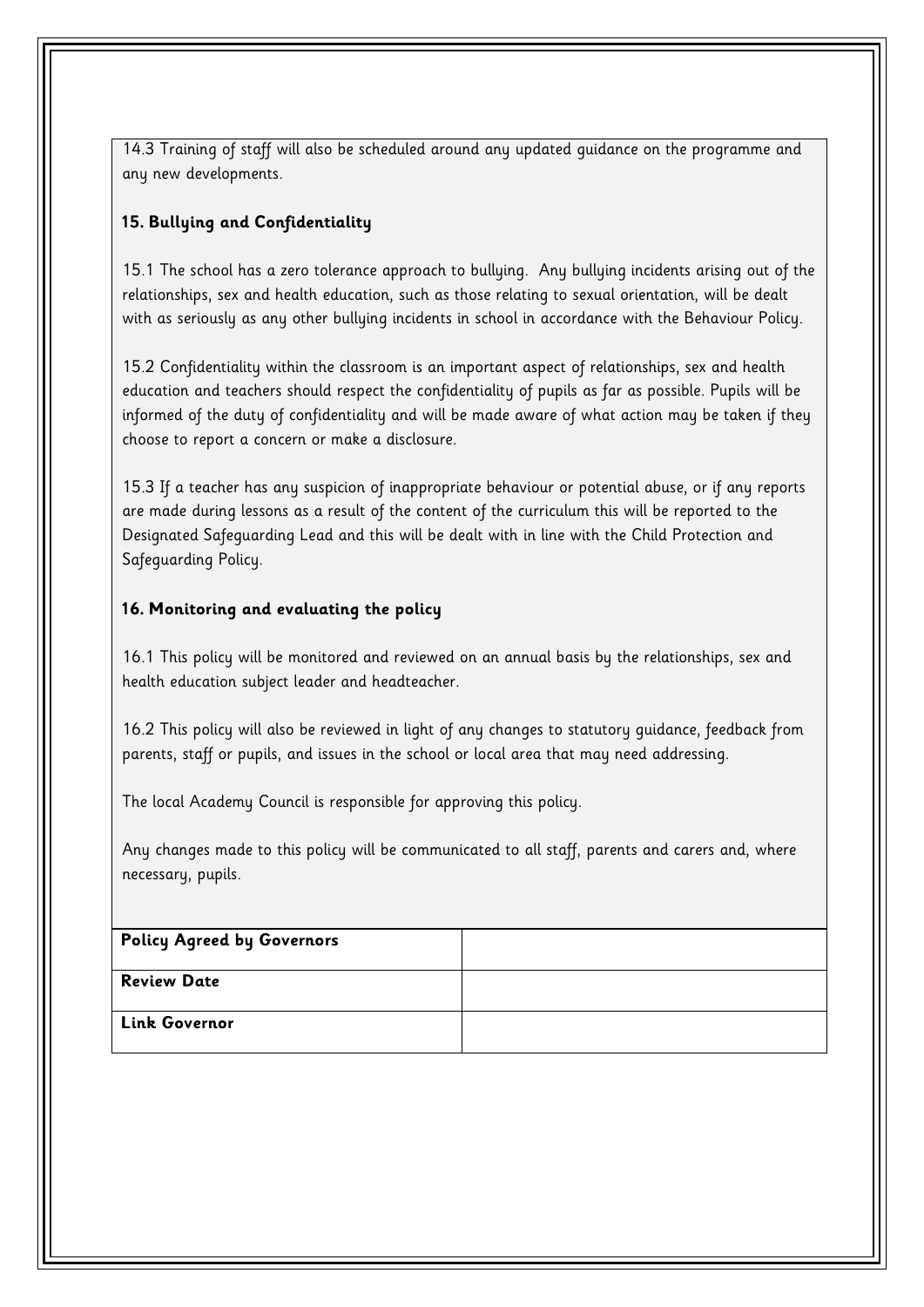# **A CHARTER FOR FAITH SENSITIVE AND INCLUSIVE RELATIONSHIPS EDUCATION, RELATIONSHIPS AND SEX EDUCATION (RSE) AND HEALTH EDUCATION (RSHE)<sup>1</sup>**

In The Durham Diocesan MAT we seek to provide Relationships Education, Relationships and Sex Education (RSE) and Health Education (RSHE), which will enable all pupils to flourish.

#### **We commit:**

- 1. **To work in partnership with parents and carers and carers**. This will involve dialogue with parents and carers and carers through all stages of policy development as well as discussing the resources used to teach their children and how they can contribute at home. It must, however, be recognised that the law specifies that what is taught and how it is taught is ultimately a decision for the school.
- 2. **That RSHE will be delivered professionally and as an identifiable part of PSHE**. It will be led, resourced and reported to parents and carers in the same way as any other subject. There will be a planned programme delivered in a carefully sequenced way. Staff will receive regular training in RSHE and PSHE. Any expert visitors or trainers invited into the school to enhance and supplement the programme will be expected to respect the schools published policy for RSHE.
- 3. **That RSHE will be delivered in a way that affords dignity and shows respect to all who make up our diverse community.** It will not discriminate against any of the protected characteristics in the Equality Act<sup>2</sup> and will be sensitive to the faith and beliefs of those in the wider school community. RSHE will seek to explain fairly the tenets and varying interpretations of religious communities on matters of sex and relationships and teach these viewpoints with respect. It will value the importance of faithfulness as the underpinning and backdrop for relationships. It will encourage pupils to develop the skills needed to disagree without being disagreeable, to appreciate the lived experience of other people and to live well together.
- 4. **That RSHE will seek to build resilience in our pupils to help them form healthy relationships, to keep themselves safe and resist the harmful influence of pornography in all its forms**. It will give pupils opportunities to reflect on values and influences including their peers, the media, the internet, faith and culture that may have shaped their attitudes to gender, relationships and sex. It will promote the development of the wisdom and skills our pupils need to make their own informed decisions.
- 5. **That RSHE will promote healthy resilient relationships set in the context of character and virtue development**. It will reflect the vision and associated values of the school, promote

**<sup>.</sup>** <sup>1</sup> RSHE is used to indicate either Relationships Education, Relationships and Sex Education and Health Education as determined by the school context since, after consultation with parents and carers and carers primary schools may decide to include elements of sex education in their curriculum.

 $2$  The protected characteristics are age, disability, gender reassignment, race, religion or belief, sex, sexual orientation, marriage and civil partnership and pregnancy and maternity.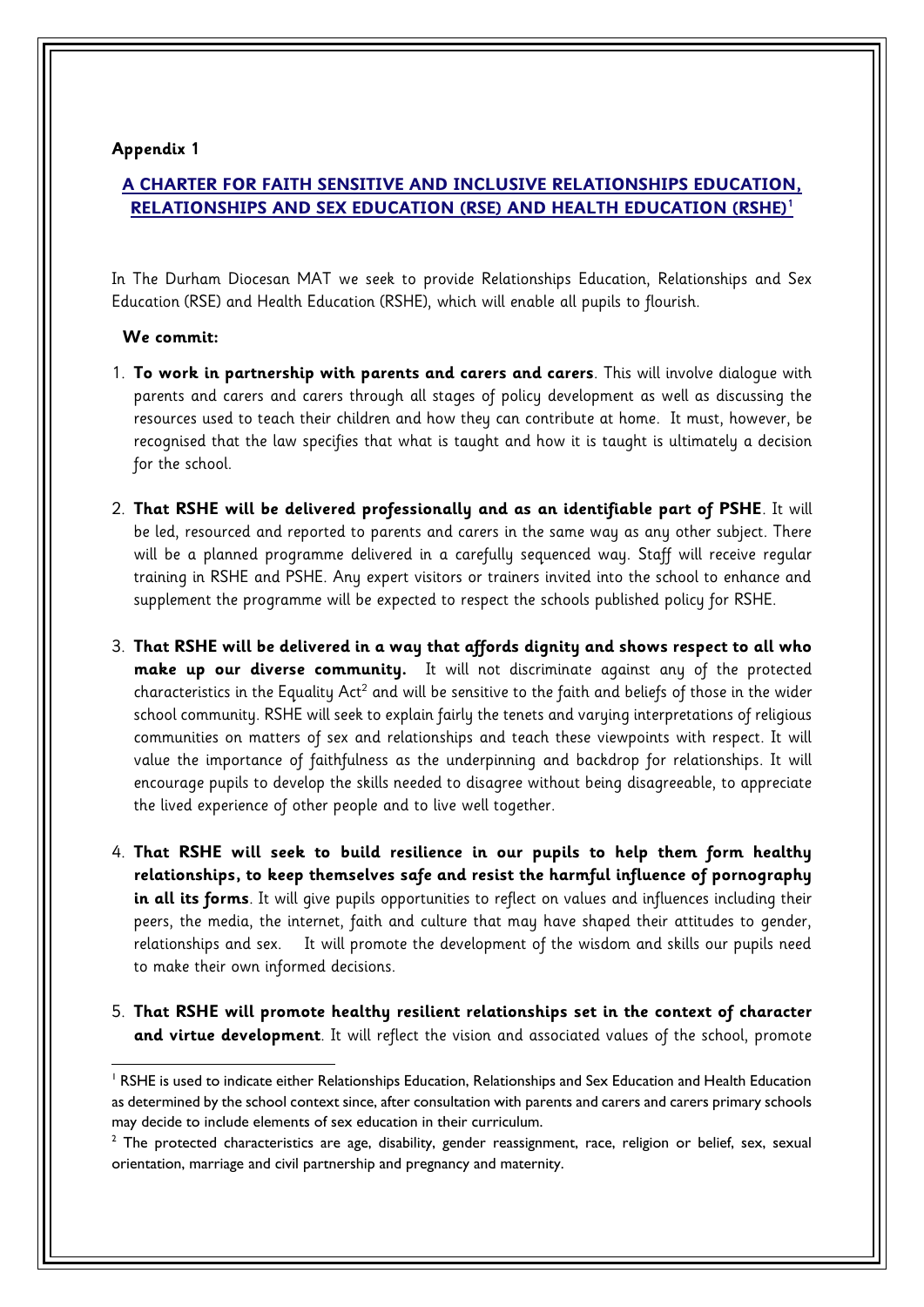reverence for the gift of human sexuality and encourage relationships that are hopeful and aspirational. Based on the school's values it will seek to develop character within a moral framework based on virtues such as honesty, integrity, self-control, courage, humility, kindness, forgiveness, generosity and a sense of justice but does not seek to teach only one moral position.

- 6. **That RSHE will be based on honest and medically accurate information from reliable sources of information, including about the law and legal rights**. It will distinguish between different types of knowledge and opinions so that pupils can learn about their bodies and sexual and reproductive health as appropriate to their age and maturity.
- 7. **To take a particular care to meet the individual needs of all pupils including those with special needs and disabilities.** It will ensure that lessons and any resources used will be accessible and sensitive to the learning needs of the individual child. We acknowledge the potential vulnerability of pupils who have special needs and disabilities (SEND) and recognise the possibilities and rights of SEND pupils to high quality relationships and sex education.
- 8. **To seek pupils' views about RSHE so that the teaching can be made relevant to their lives.** It will discuss real life issues relating to the age and stage of pupils, including friendships, families, faith, consent, relationship abuse, exploitation and safe relationships online. This will be carefully targeted and age appropriate based on a teacher judgment about pupil readiness for this information in consultation with parents and carers and carers.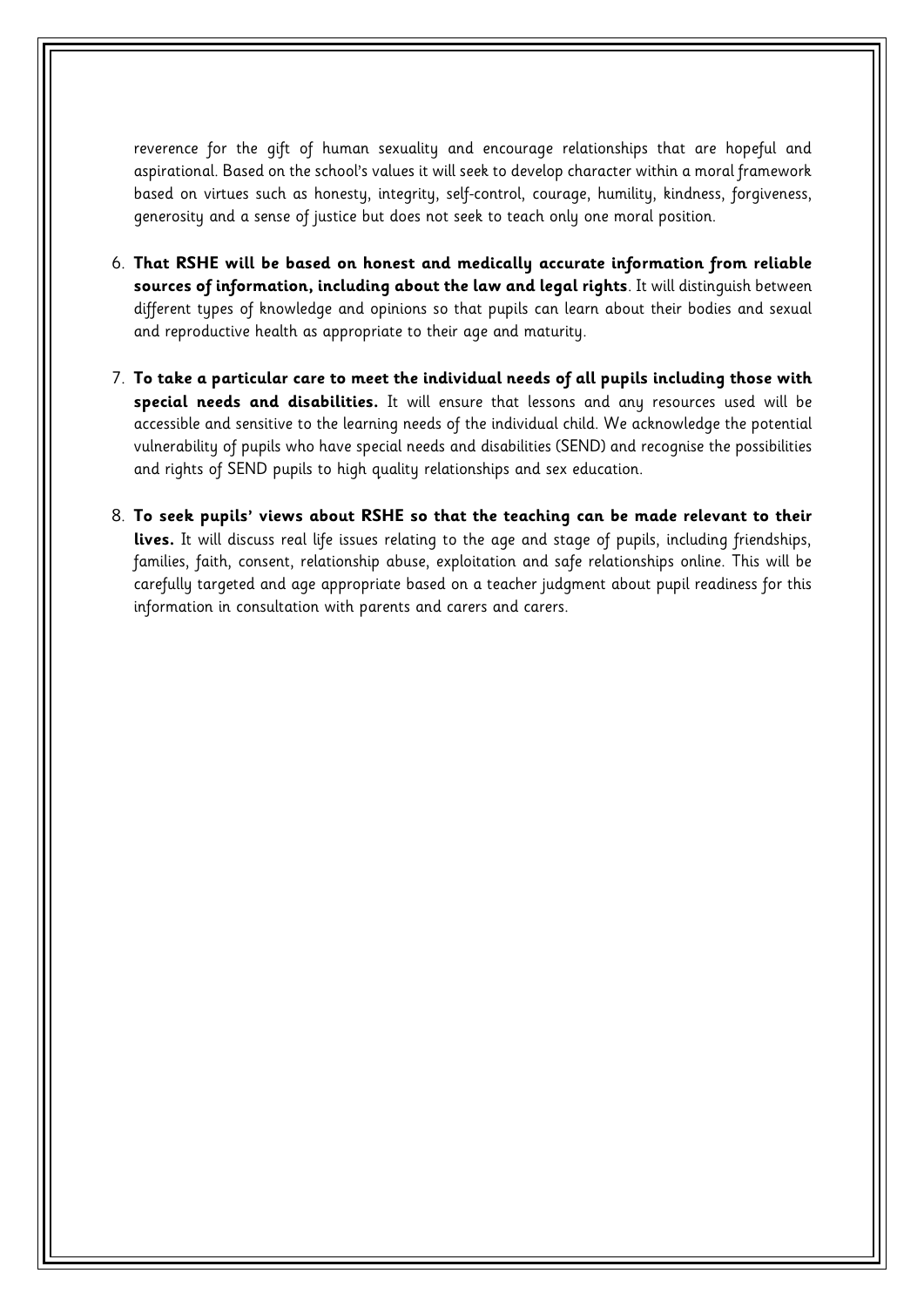## **Relationships education overview**

## **Families and people who care for me**

By the end of primary school, pupils will know:

- 17. That families are important for them growing up because they can give love, security and stability.
- 18. The characteristics of healthy family life, commitment to each other, including in times of difficulty, protection and care for children and other family members, the importance of spending time together and sharing each other's lives.
- 19. That others' families, either in school or in the wider world, sometimes look different from their family, but that they should respect those differences and know that other children's families are also characterised by love and care.
- 20. That stable, caring relationships, which may be of different types, are at the heart of happy families, and are important for children's security as they grow up.
- 21. That marriage represents a formal and legally recognised commitment of two people to each other which is intended to be lifelong.
- 22. How to recognise if family relationships are making them feel unhappy or unsafe, and how to seek help or advice from others if needed.

# **Caring friendships**

By the end of primary school, pupils will know:

- 23. How important friendships are in making us feel happy and secure, and how people choose and make friends.
- 24. The characteristics of friendships, including mutual respect, truthfulness, trustworthiness, loyalty, kindness, generosity, trust, sharing interests and experiences, and support with problems and difficulties.
- 25. That healthy friendships are positive and welcoming towards others, and do not make others feel lonely or excluded.
- 26. That most friendships have ups and downs, but that these can often be worked through so that the friendship is repaired or even strengthened, and that resorting to violence is never right.
- 27. How to recognise who to trust and who not to trust.
- 28. How to judge when a friendship is making them feel unhappy or uncomfortable.
- 29. How to manage conflict.
- 30. How to manage different situations and how to seek help from others if needed.

# **Respectful relationships**

By the end of primary school, pupils will know:

31. The importance of respecting others, even when they are very different from them (for example, physically, in character, personality or backgrounds), make different choices, or have different preferences or beliefs.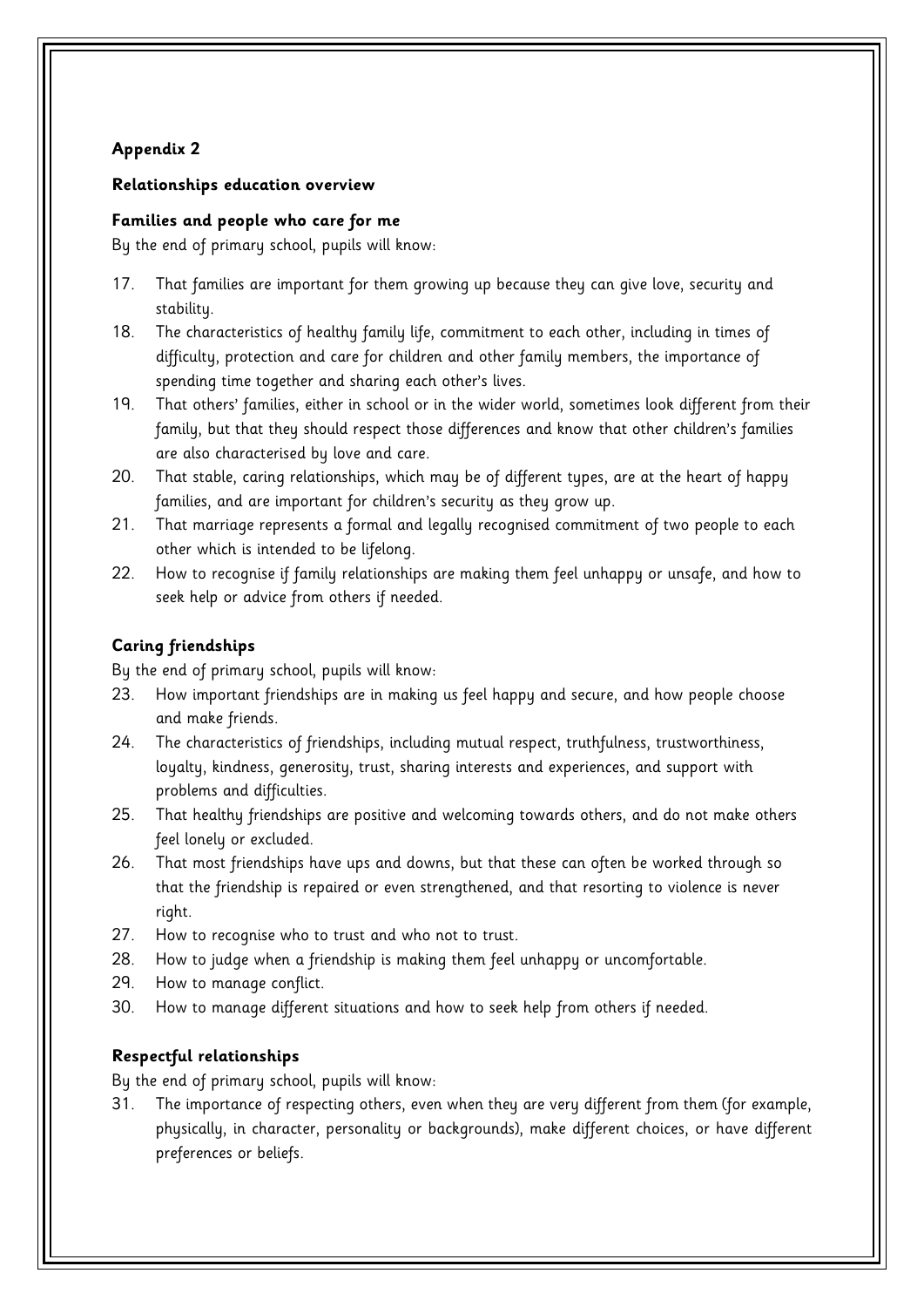- 32. Which practical steps they can take in a range of different contexts to improve or support respectful relationships.
- 33. The conventions of courtesy and manners.
- 34. The importance of self-respect and how this links to their own happiness.
- 35. That in school and wider society they can expect to be treated with respect by others, and that in turn they should show due respect to others, including those in positions of authority.
- 36. About the different types of bullying (including cyberbullying), the impact of bullying, responsibilities of bystanders to report bullying to an adult, and how to seek help.
- 37. What a stereotype is, and how they can be unfair, negative or destructive.
- 38. The importance of permission-seeking and giving in relationships with friends, peers and adults.

## **Online relationships**

By the end of primary school, pupils will know:

- 39. That people sometimes behave differently online, including pretending to be someone they are not.
- 40. That the same principles apply to online relationships as to face-to-face relationships, including the importance of respect for others online, even when we are anonymous.
- 41. The rules and principles for keeping safe online.
- 42. How to recognise harmful content and contact online, and how to report these.
- 43. How to critically consider their online friendships and sources of information.
- 44. The risks associated with people they have never met.
- 45. How information and data is shared and used online.

#### **Being safe**

- 46. What sorts of boundaries are appropriate in friendships with peers and others including in a digital context.
- 47. About the concept of privacy and the implications of it for both children and adults.
- 48. That it is not always right to keep secrets if they relate to being safe.
- 49. That each person's body belongs to them, and the differences between appropriate and inappropriate or unsafe physical, and other, contact.
- 50. How to respond safely and appropriately to adults they may encounter (in all contexts, including online) who they do not know.
- 51. How to recognise and report feelings of being unsafe or feeling bad about any adult.
- 52. How to ask for advice or help for themselves and others, and to keep trying until they are heard.
- 53. How to report concerns or abuse, and the vocabulary and confidence needed to do so.
- 54. Where to seek advice, for example, from their family, their school and other sources.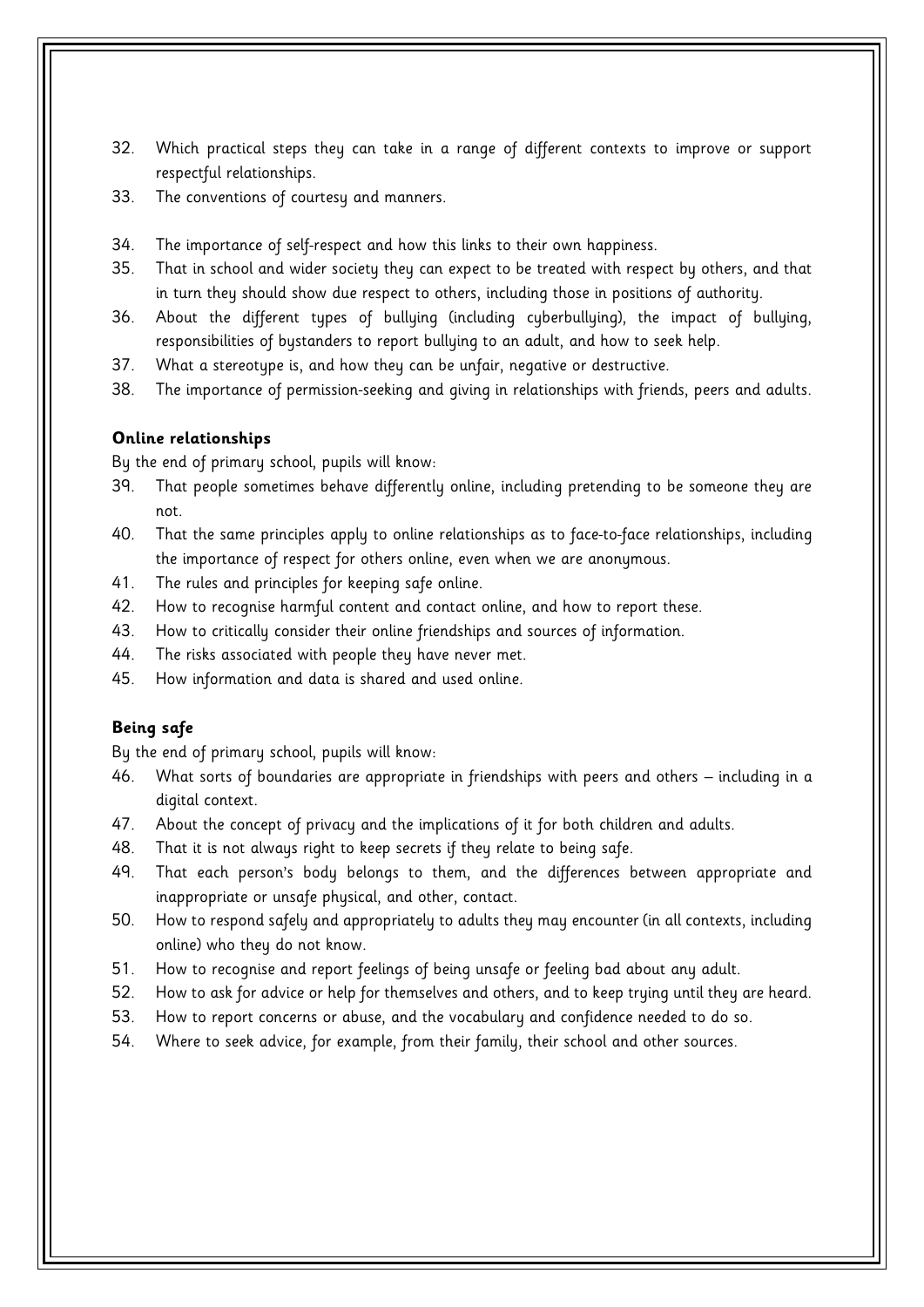# **Appendix 3 Health education overview**

The focus at primary level is teaching the characteristics of good physical health and mental wellbeing.

# **Mental wellbeing**

By the end of primary school pupils will know:

- 55. That mental wellbeing is a normal part of daily life, in the same way as physical health.
- 56. That there is a normal range of emotions, e.g. happiness, sadness, anger, fear, surprise and nervousness.
- 57. The scale of emotions that humans experience in response to different experiences and situations.
- 58. How to recognise and talk about their emotions, including having a varied vocabulary of words to use when talking about their own and others' feelings.
- 59. How to judge whether what they are feeling and how they are behaving is appropriate and proportionate.
- 60. The benefits of physical exercise, time outdoors, community participation, and voluntary and service-based activity on mental wellbeing and happiness.
- 61. Simple self-care techniques, including the importance of rest, time spent with friends and family, and the benefits of hobbies and interests.
- 62. How isolation and loneliness can affect children and that it is very important they discuss their feelings with an adult and seek support.
- 63. That bullying (including cyberbullying) has a negative and often lasting impact on mental wellbeing.
- 64. Where and how to seek support (including recognising the triggers for seeking support), extending to who in school they should speak to if they are worried about themselves or others.
- 65. That it is common to experience mental ill health and, for the many people who do, the problems can be resolved if the right support is made available, especially if accessed early enough.

# **Internet safety and harms**

- 66. That for most people, the internet is an integral part of life and has many benefits.
- 67. About the benefits of rationing time spent online.
- 68. The risks of excessive time spent on electronic devices.
- 69. The impact of positive and negative content online on their own and others' mental and physical wellbeing.
- 70. How to consider the effect of their online actions on others.
- 71. How to recognise and display respectful behaviour online.
- 72. The importance of keeping personal information private.
- 73. Why social media, some computer games and online gaming, for example, are age-restricted.
- 74. That the internet can also be a negative place where online abuse, trolling, bullying and harassment can take place, which can have a negative impact on mental health.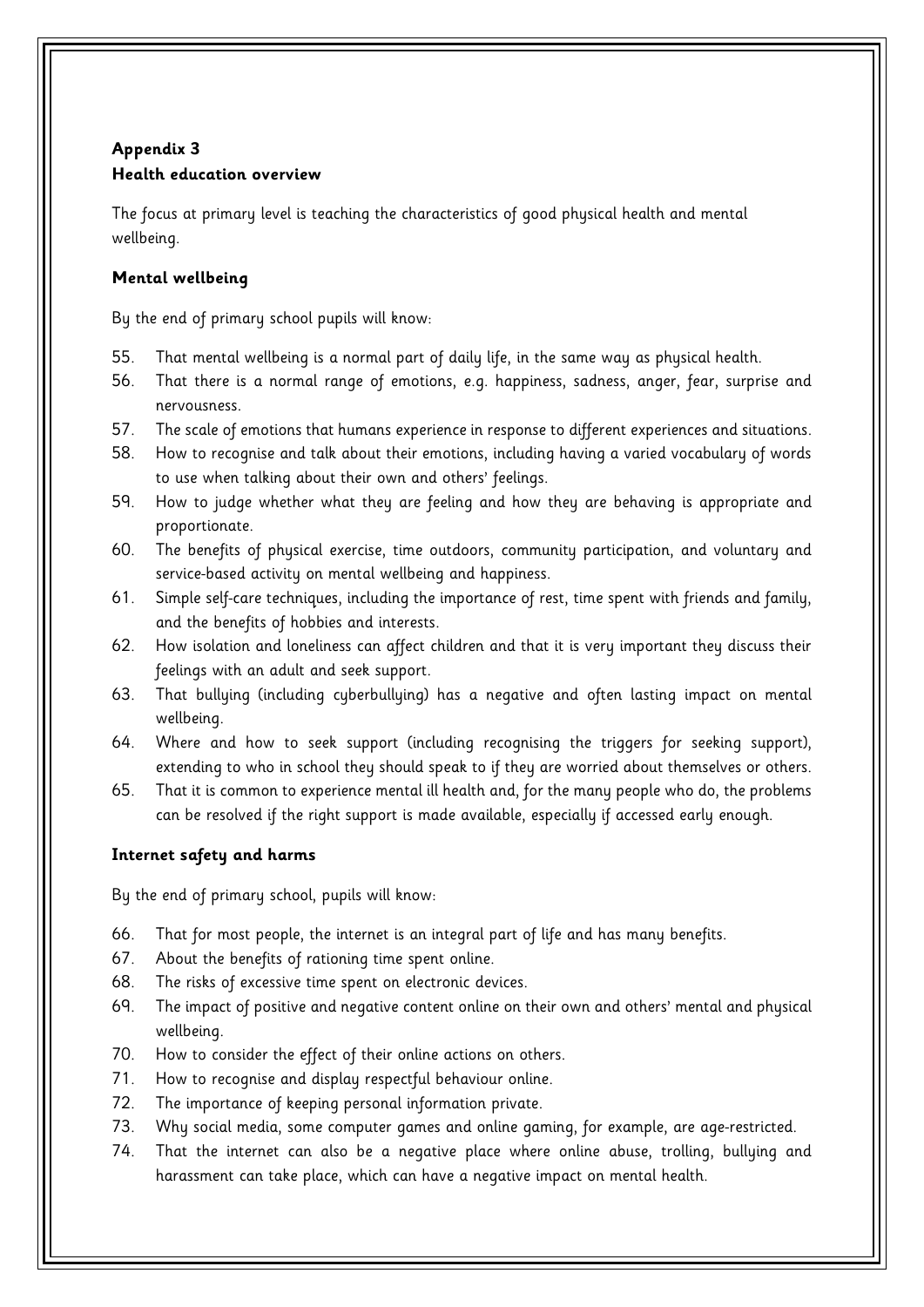- 75. How to be a discerning consumer of information online, including understanding that information (inclusive of that from search engines) is ranked, selected and targeted.
- 76. Where and how to report concerns and get support with issues online.

# **Physical health and fitness**

By the end of primary school, pupils will know:

- 77. The characteristics and mental and physical benefits of an active lifestyle.
- 78. The importance of building regular exercise into daily and weekly routines and how to achieve this, for example by walking or cycling to school, a daily active mile, or other forms of regular, vigorous exercise.
- 79. The risks associated with an inactive lifestyle, including obesity.
- 80. How and when to seek support, including which adults to speak to in school if they are worried about their health.

# **Healthy eating**

By the end of primary school, pupils will know:

- 81. What constitutes a healthy diet, including an understanding of calories and other nutritional content.
- 82. The principles of planning and preparing a range of healthy meals.
- 83. The characteristics of a poor diet and risks associated with unhealthy eating, including obesity, and other behaviours, e.g. the impact of alcohol on diet or health.

# **Drugs alcohol and tobacco**

By the end of primary school, pupils will know:

84. The facts about legal and illegal harmful substances and associated risks, including smoking, alcohol use and drug-taking.

# **Health and prevention**

- 85. How to recognise early signs of physical illness, such as weight loss or unexplained changes to the body.
- 86. About safe and unsafe exposure to the sun, and how to reduce the risk of sun damage, including skin cancer.
- 87. The importance of sufficient good-quality sleep for good health, and that a lack of sleep can affect weight, mood and ability to learn.
- 88. About dental health and the benefits of good oral hygiene and dental flossing, including regular check-ups at the dentist.
- 89. About personal hygiene and germs including bacteria and viruses, how they are spread and treated, and the importance of hand washing.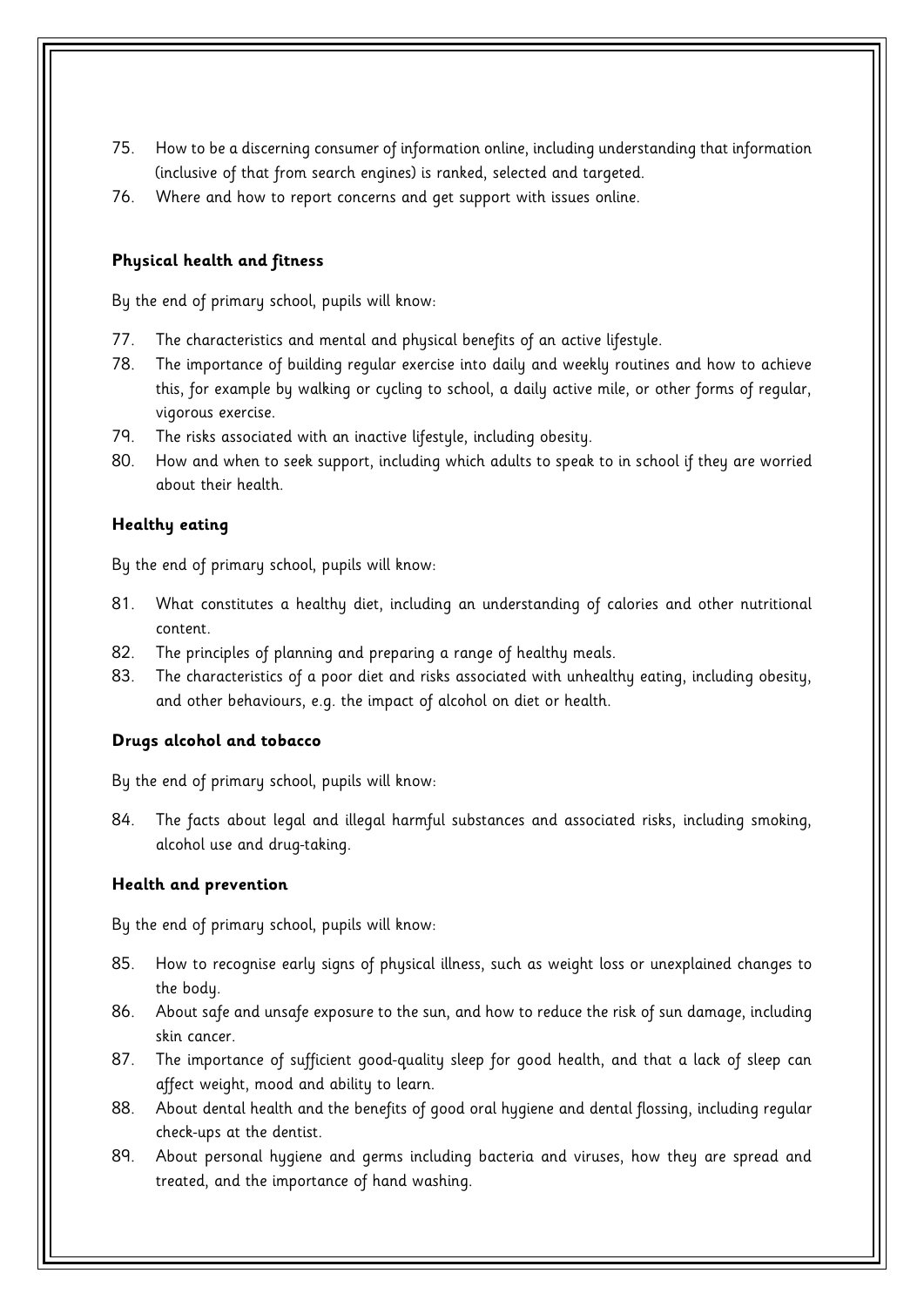90. The facts and science relating to immunisation and vaccination.

## **Basic first aid**

By the end of primary school, pupils will know:

- 91. How to make a clear and efficient call to emergency services if necessary.
- 92. Concepts of basic first-aid, for example dealing with common injuries, including head injuries.

# **Changing adolescent body**

- 93. Key facts about puberty and the changing adolescent body, particularly from age 9 through to age 11, including physical and emotional changes.
- 94. About menstrual wellbeing and key facts relating to the menstrual cycle.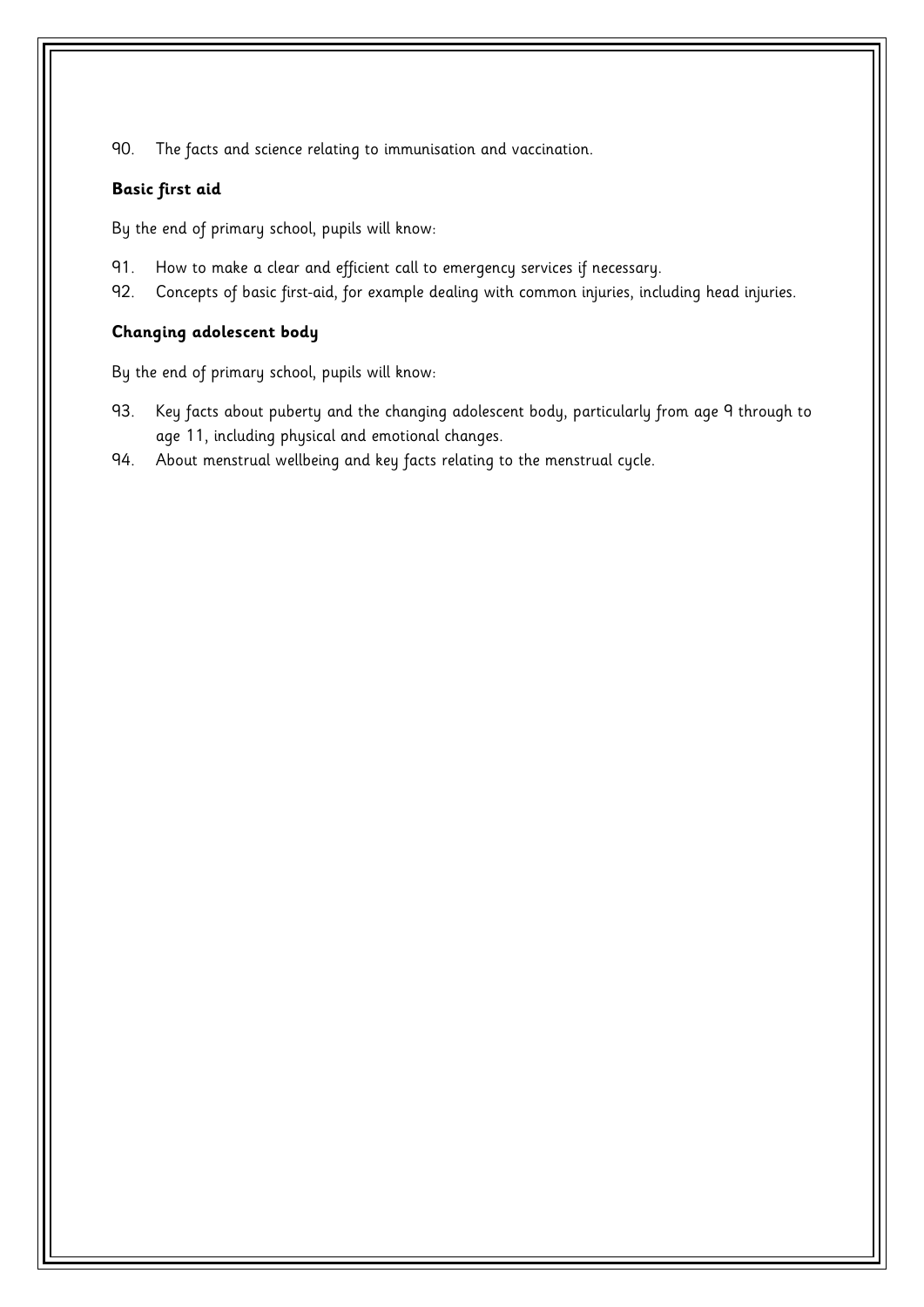# **Outline of Relationships Education, Sex Education and Health Education per year group.**

The school plans a progressive curriculum, topics are built upon prior knowledge taught in previous years as they progress through school to provide a smooth transition to secondary school. A summary of the content that is currently taught during each Year Group is including in the **DDMAT Programme of Study for Relationships Education, Sex Education and Health Education (see attached)**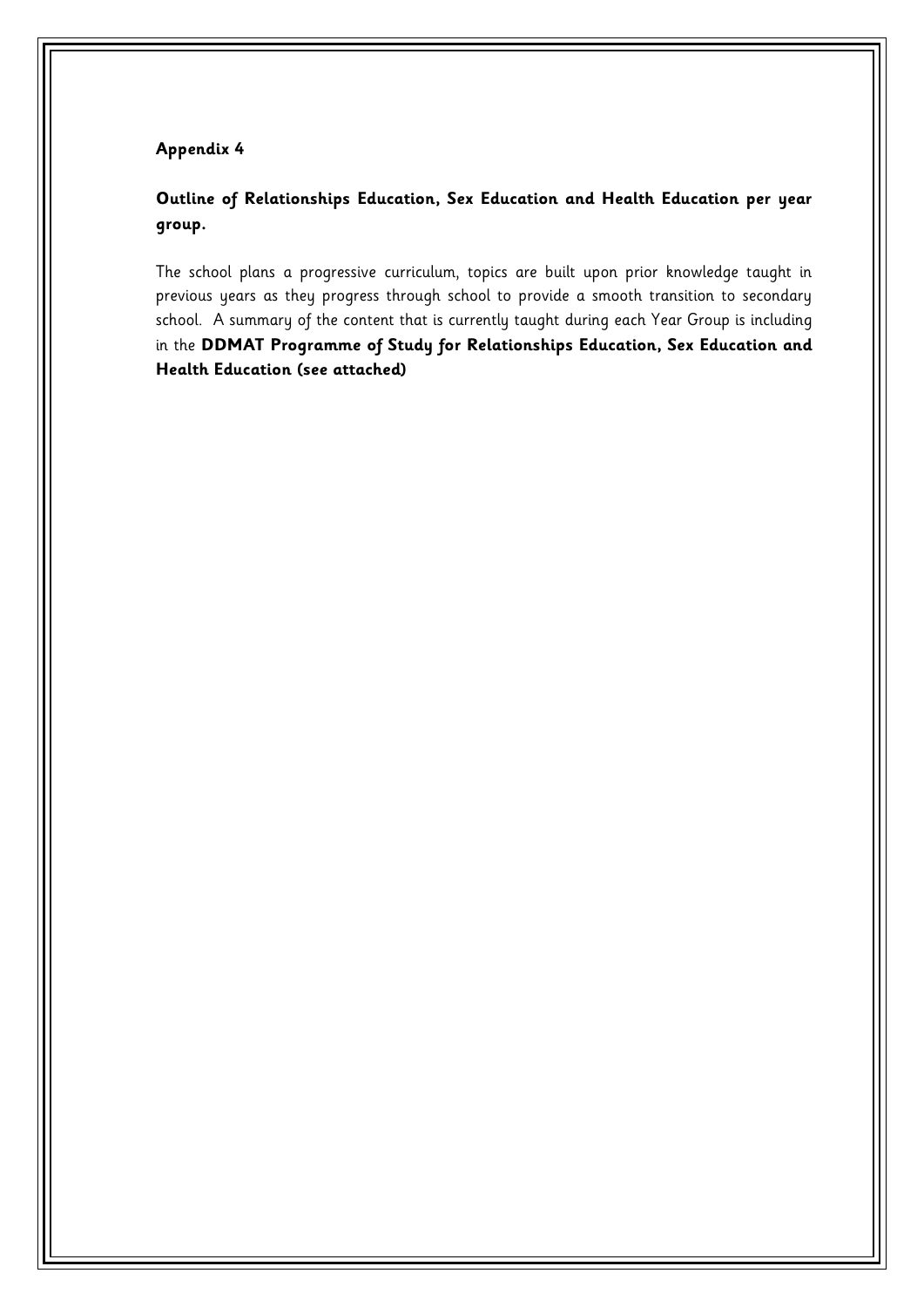Headteachers **cannot** grant a request to withdraw a pupil from any sex education delivered in primary schools, as part of the science curriculum. This includes:

#### **Key Stage 1 - Year 2 Animals, including humans Statutory requirements**

Pupils should be taught to:

- notice that animals, including humans, have offspring which grow into adults
- find out about and describe the basic needs of animals, including humans, for survival (water, food and air)
- describe the importance for humans of exercise, eating the right amounts of different types of food, and hygiene.

## **Notes and guidance (non-statutory)**

Pupils should be introduced to the basic needs of animals for survival, as well as the importance of exercise and nutrition for humans. They should also be introduced to the processes of reproduction and growth in animals. The focus at this stage should be on questions that help pupils to recognise growth; they should not be expected to understand how reproduction occurs.

The following examples might be used: egg, chick, chicken; egg, caterpillar, pupa, butterfly; spawn, tadpole, frog; lamb, sheep. Growing into adults can include reference to baby, toddler, child, teenager, adult.

Pupils might work scientifically by: observing, through video or first-hand observation and measurement, how different animals, including humans, grow; asking questions about what things animals need for survival and what humans need to stay healthy; and suggesting ways to find answers to their questions.

## **Key Stage 2 - Year 5 Living things and their habitats**

**Statutory requirements**

Pupils should be taught to:

- describe the differences in the life cycles of a mammal, an amphibian, an insect and a bird
- describe the life process of reproduction in some plants and animals.

#### **Animals, including humans Statutory requirements**

Pupils should be taught to:

describe the changes as humans develop to old age.

# **Notes and guidance (non-statutory)**

Pupils should draw a timeline to indicate stages in the growth and development of humans. They should learn about the changes experienced in puberty.

Pupils could work scientifically by researching the gestation periods of other animals and comparing them with humans; by finding out and recording the length and mass of a baby as it grows.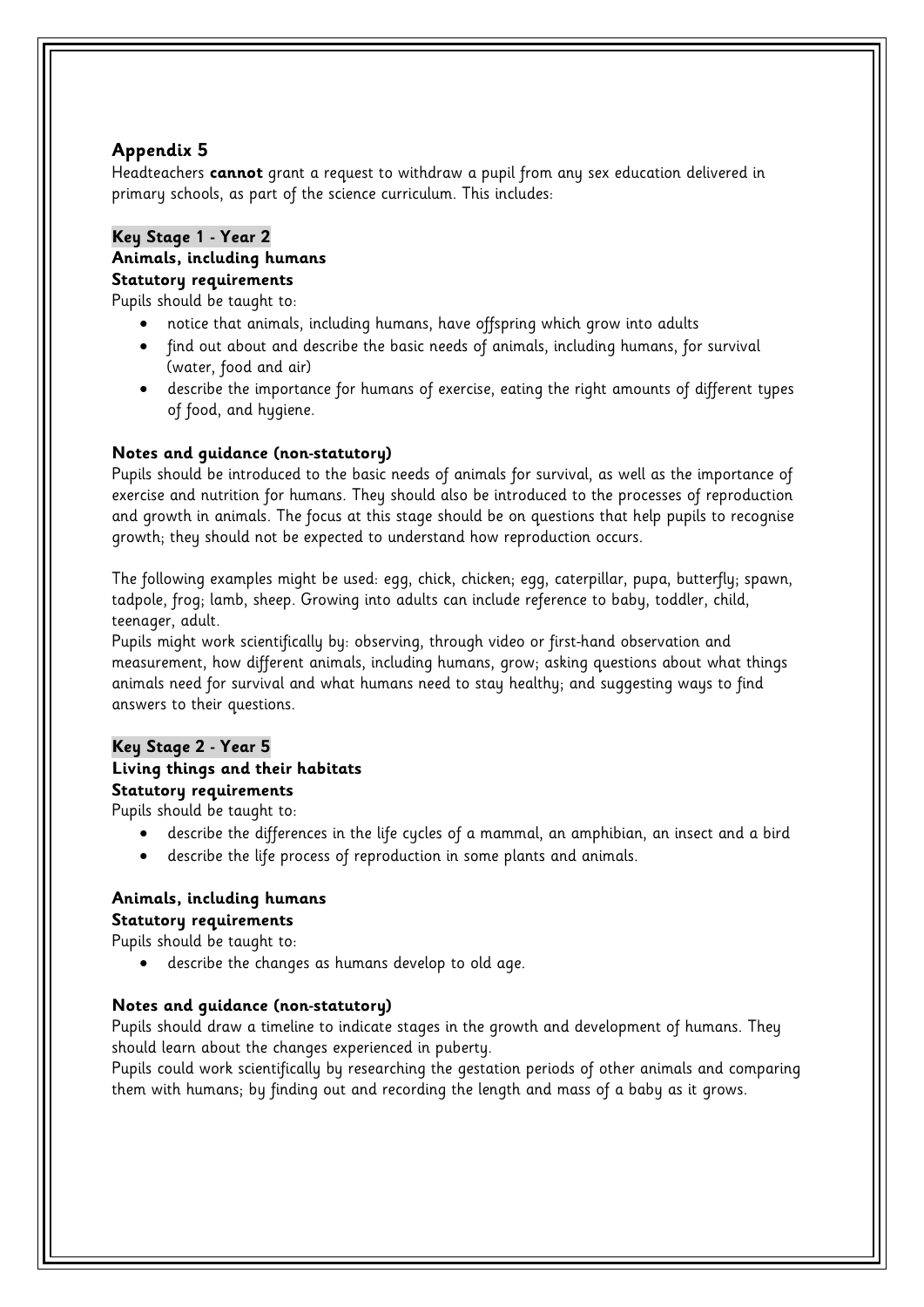| To be completed by parents and carers / carers                         |  |
|------------------------------------------------------------------------|--|
| Name of child                                                          |  |
| Class                                                                  |  |
|                                                                        |  |
| Name of parents and carers / carers                                    |  |
|                                                                        |  |
|                                                                        |  |
| Reasons for withdrawing from sex education                             |  |
|                                                                        |  |
|                                                                        |  |
|                                                                        |  |
|                                                                        |  |
|                                                                        |  |
|                                                                        |  |
|                                                                        |  |
|                                                                        |  |
|                                                                        |  |
| Any other information you would like school to                         |  |
| consider                                                               |  |
|                                                                        |  |
|                                                                        |  |
|                                                                        |  |
|                                                                        |  |
|                                                                        |  |
|                                                                        |  |
|                                                                        |  |
| Parents and carers (s) / carer (s) signature                           |  |
|                                                                        |  |
| ${\sf Date}$                                                           |  |
|                                                                        |  |
|                                                                        |  |
|                                                                        |  |
| To be completed by school                                              |  |
| Agreed actions from the discussion with parents<br>and carers / carers |  |
| Include notes from the meeting                                         |  |
|                                                                        |  |
|                                                                        |  |
|                                                                        |  |
|                                                                        |  |
|                                                                        |  |
|                                                                        |  |
|                                                                        |  |
|                                                                        |  |

# **Parent / Carer Form: Withdrawal from Sex Education**